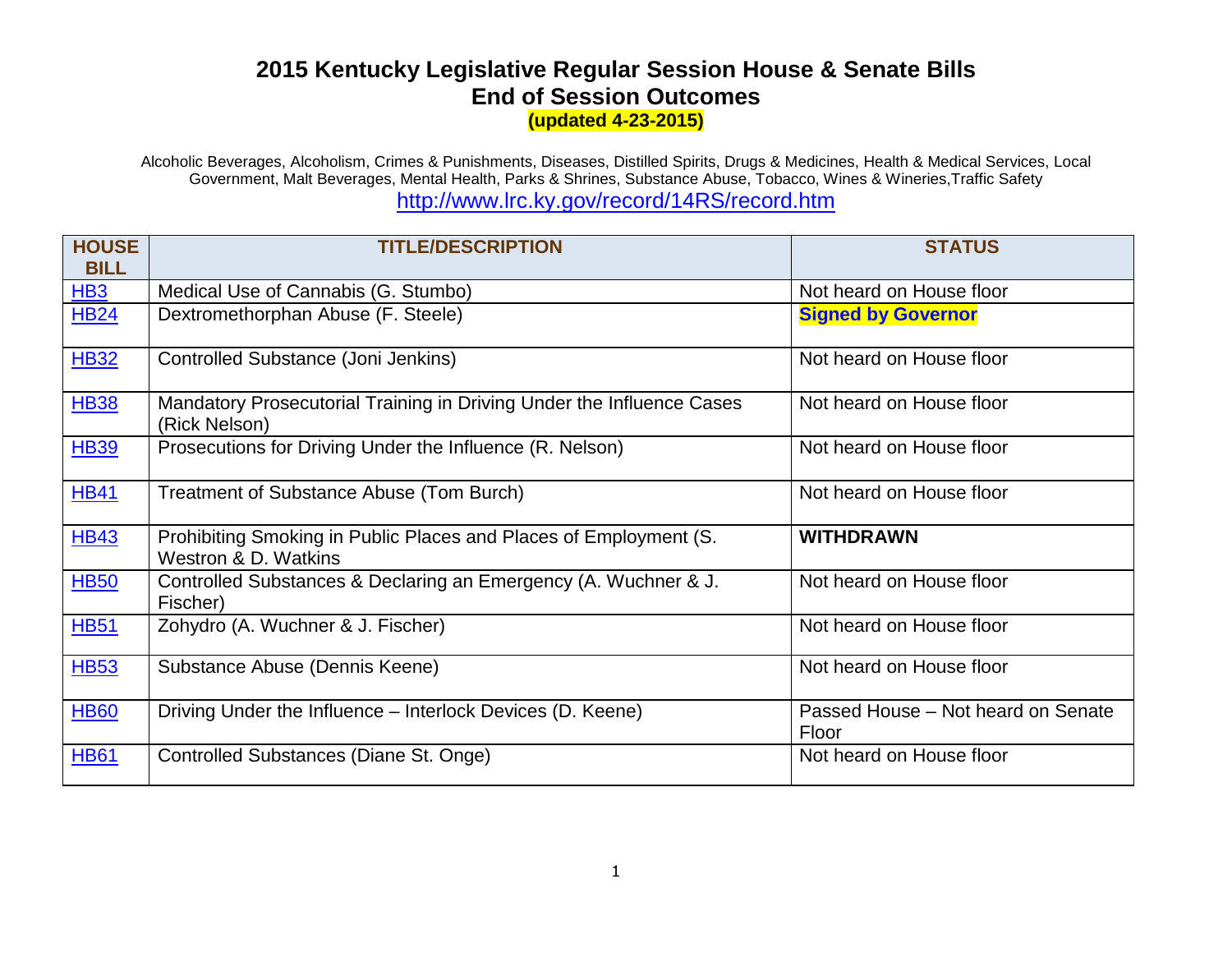| <b>HOUSE</b> | <b>TITLE/DESCRIPTION</b>                                                   | <b>STATUS</b>                                       |
|--------------|----------------------------------------------------------------------------|-----------------------------------------------------|
| <b>BILL</b>  |                                                                            |                                                     |
| <b>HB71</b>  | Treatment for Alcohol and Other Drug Abuse (Joni Jenkins)                  | To Rules (H)                                        |
|              |                                                                            | <b>Received in House</b>                            |
|              |                                                                            | <b>Passed Senate with Committee</b>                 |
|              |                                                                            | <b>Substitute (2) &amp; Committee</b>               |
|              |                                                                            | <b>Amendment (2-title)</b>                          |
|              |                                                                            | <b>Passed House</b>                                 |
| <b>HB83</b>  | Controlled substance (K. Bratcher)                                         | <b>WITHDRAWN</b>                                    |
| H B92        | Alcohol & Drug Counseling (Leslie Combs)                                   | <b>Signed by Governor</b>                           |
| <b>HB105</b> | Naloxone & Declaring an Emergency (J. Tilley)                              | Not heard on House floor                            |
| <b>HB112</b> | Controlled Substances & Creating & Emergency (M. Denham)                   | Not heard on House floor                            |
| <b>HB123</b> | Driving Under the Influence (J. Tilley)                                    | Passed House - Not heard on Senate                  |
|              |                                                                            | Floor                                               |
| <b>HB126</b> | Drug Court (John Tilley)                                                   | Not heard on House floor                            |
| <b>HB135</b> | Driving Under the Influence (M. Harman & K. King)                          | Not heard on House floor                            |
| <b>HB145</b> | Prohibiting Smoking in Public Places & Places of Employment (S.            | Passed House - Not heard on Senate                  |
|              | Westrom/D. Watkins)                                                        | Floor                                               |
| <b>HB168</b> | Incompatible Licenses (malt beverage) (G. Stumbo)                          | <b>Signed by Governor</b>                           |
| <b>HB213</b> | Relating to Controlled Substances & Declaring an Emergency (J. Tilley, et. | Passed House - Not heard on Senate                  |
|              | AI)                                                                        | Floor                                               |
| <b>HB250</b> | Driving Under the Influence (K. Sinnette)                                  | Not heard on House floor                            |
| <b>HB253</b> | Naloxone Administration & Declaring an Emergency (Watkins, et.al)          | Received 1 <sup>st</sup> & 2 <sup>nd</sup> readings |
| <b>HB291</b> | Boating Under the Influence (J. Hoover)                                    | Not heard on House floor                            |
| <b>HB329</b> | Pain Management Facilities (J. Richards, et al)                            | <b>Signed by Governor</b>                           |
| <b>HB388</b> | Driving Under the Influence of Controlled Substances (J. Kay)              | Not heard on House floor                            |
| <b>HB438</b> | Taxation of Electronic Cigarettes (L. Clark, M. Marzian)                   | Not heard on House floor                            |
| <b>HB476</b> | E-Cigarettes (J. Glenn)                                                    | Not heard on House floor                            |
| <b>HB512</b> | <b>Tobacco Master Settlement Agreement</b>                                 | <b>Signed by Governor</b>                           |
| <b>HB538</b> | Health Insurance Coverage of abuse-deterrent Opioid Analgesic drug         | <b>Received 1st reading</b>                         |
|              | products                                                                   |                                                     |